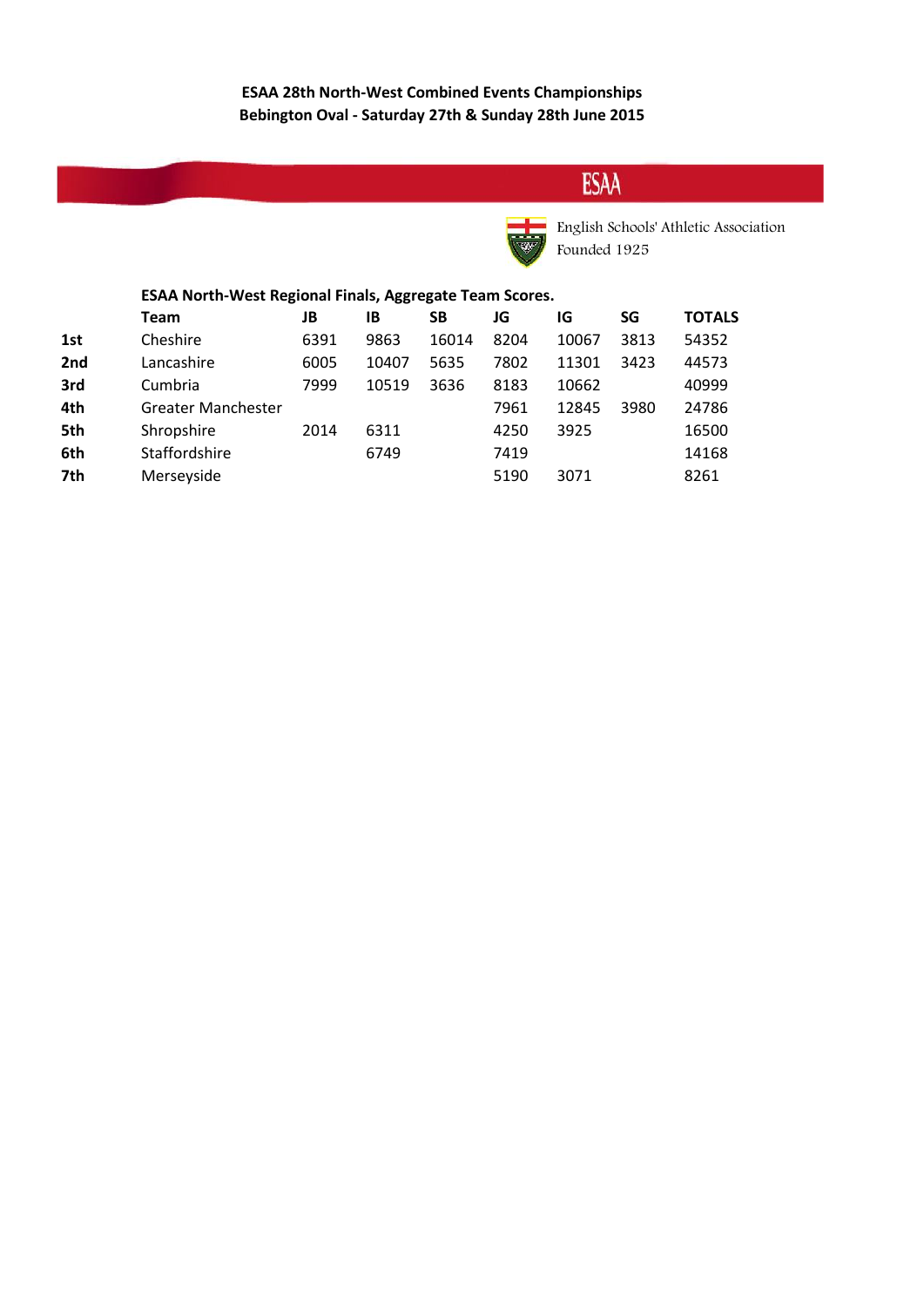# **Junior Boys Pentathlon**

Hand timing

| Pos          | No: Name                 | Team   | 80H<br>wind     | <b>SHOT</b>     | LJ                      | HJ              | 800             |
|--------------|--------------------------|--------|-----------------|-----------------|-------------------------|-----------------|-----------------|
|              | Progression              | Score  | points<br>total | points<br>total | wind<br>points<br>total | points<br>total | points<br>total |
| 1            | 5: Joseph Connelly       | Cumb   | 11.1            | 12.74           | 5.96                    | 1.77            | 2:18.7          |
|              | $1 - 1 - 1 - 1 - 1$      | 3081   | 780<br>780      | 651<br>1431     | 578<br>2009             | 602<br>2611     | 470<br>3081     |
| $\mathbf{2}$ | 7: Corbin Hamilton       | Cumb   | 12.6            | 9.97            | 5.71                    | 1.77            | 2:35.2          |
|              | $3-4-2-2-2$              | 2492   | 618<br>618      | 484<br>1102     | 525<br>1627             | 602<br>2229     | 263<br>2492     |
| 3            | 6: Scott Evans           | Cumb   | 13.2            | 7.76            | 5.82                    | 1.56            | 2:14.4          |
|              | $9 - 10 - 5 - 4 - 3$     | 2426   | 559<br>559      | 352<br>911      | 548<br>1459             | 434<br>1893     | 533<br>2426     |
| 4            | 3: Robert Stokoe         | Chesh  | 12.8            | 9.27            | 5.00                    | 1.44            | 2:16.3          |
|              | $5 - 6 - 6 - 4$          | 2271   | 598<br>598      | 442<br>1040     | 382<br>1422             | 345<br>1767     | 504<br>2271     |
| 5            | 15: Nicholas Massey      | Lancs  | 12.0            | 9.52            | 4.70                    | 1.50            | 2:23.8          |
|              | $2 - 3 - 4 - 5 - 5$      | 2253   | 681<br>681      | 457<br>1138     | 326<br>1464             | 389<br>1853     | 400<br>2253     |
| 6            | 8: Adam Willis           | Cumb   | 12.6            | 8.45            | 4.83                    | 1.47            | 2:21.8          |
|              | 4-7-9-10-6               | 2155   | 618<br>618      | 393<br>1011     | 350<br>1361             | 367<br>1728     | 427<br>2155     |
| 7            | 2: Cameron Stewart       | Chesh  | 13.2            | 8.30            | 5.29                    | 1.77            | 2:45.7          |
|              | $8 - 9 - 8 - 3 - 7$      | 2144   | 559<br>559      | 384<br>943      | 439<br>1382             | 602<br>1984     | 160<br>2144     |
| 8            | 13: Ben Hughes           | Lancs  | 13.0            | 8.51            | 4.68                    | 1.56            | 2:24.7          |
|              | $6 - 8 - 10 - 9 - 8$     | 2120   | 578<br>578      | 397<br>975      | 323<br>1298             | 434<br>1732     | 388<br>2120     |
| 9            | 21: Toby Jones           | Shrops | 13.2            | 10.72           | 4.56                    | 1.44            | 2:33.6          |
|              | $10 - 5 - 7 - 8 - 9$     | 2014   | 559<br>559      | 529<br>1088     | 301<br>1389             | 345<br>1734     | 280<br>2014     |
| 10           | 4: Joseph Williams       | Chesh  | 13.5            | 7.31            | 4.41                    | 1.56            | 2:22.9          |
|              | 12-13-13-11-10           | 1976   | 530<br>530      | 326<br>856      | 274<br>1130             | 434<br>1564     | 412<br>1976     |
| 11           | 1: George Hyde           | Chesh  | 13.1            | 13.97           | 4.07                    | 1.26            | 2:40.3          |
|              | $7 - 2 - 3 - 7 - 11$     | 1948   | 569<br>569      | 727<br>1296     | 217<br>1513             | 225<br>1738     | 210<br>1948     |
| 12           | 14: William Lancaster    | Lancs  | 14.1            | 8.94            | 4.42                    | 1.35            | 2:43.8          |
|              | 13-12-11-12-12           | 1632   | 474<br>474      | 422<br>896      | 276<br>1172             | 283<br>1455     | 177<br>1632     |
| 13           | 16: Joshua van der Linde | Lancs  | 13.2            | 7.72            | 4.24                    | 1.29            | 2:45.3          |
|              | 11-11-12-13-13           | 1562   | 559<br>559      | 350<br>909      | 245<br>1154             | 244<br>1398     | 164<br>1562     |

#### **Junior Boys Pentathlon Team Result**

| 1: | 7999 pts | Cumb  |
|----|----------|-------|
| 2: | 6391 pts | Chesh |

**3: 6005 pts Lancs**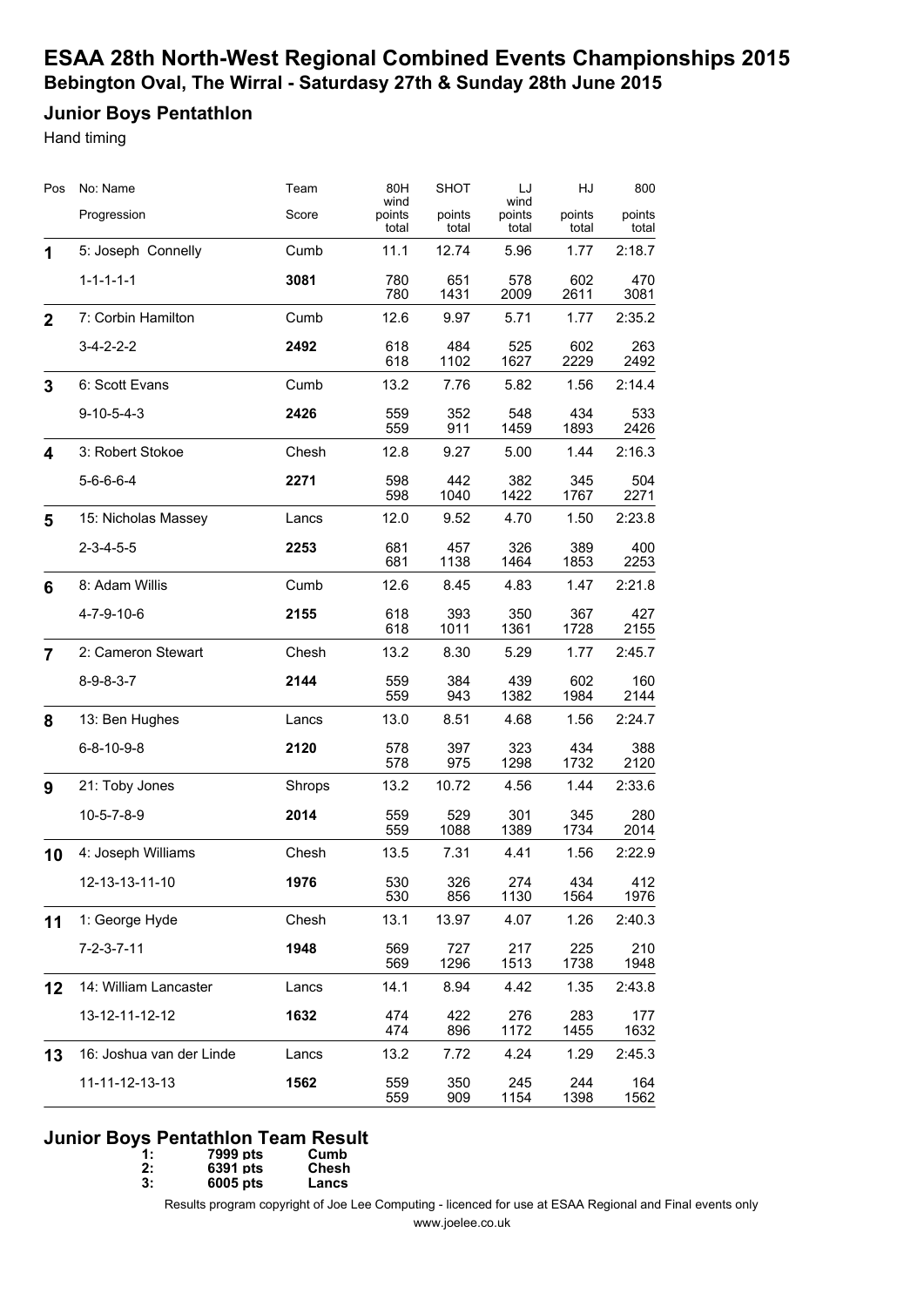### **Intermediate Boys Octathlon**

Hand timing

| Pos            | No: Name                         | Team          | LJ                      | <b>DISC</b>     | JAV             | 400             | 100H                    | HJ              | <b>SHOT</b>     | 1500            |
|----------------|----------------------------------|---------------|-------------------------|-----------------|-----------------|-----------------|-------------------------|-----------------|-----------------|-----------------|
|                | Progression                      | Score         | wind<br>points<br>total | points<br>total | points<br>total | points<br>total | wind<br>points<br>total | points<br>total | points<br>total | points<br>total |
| 1              | 25: Seamus Derbyshire            | <b>Staffs</b> | 5.99                    | 17.41           | 19.67           | 54.0            | 13.7                    | 1.65            | 7.79            | 4:42.4          |
|                | $1 - 6 - 10 - 4 - 1 - 1 - 1$     | 3929          | 584<br>584              | 224<br>808      | 157<br>965      | 634<br>1599     | 807<br>2406             | 504<br>2910     | 354<br>3264     | 665<br>3929     |
| $\overline{2}$ | 8: Brandon McFarlane             | Cumb          | 5.38                    | 21.19           | 25.67           | 55.6            | 15.2                    | 1.80            | 7.95            | 5:00.8          |
|                | 4-9-8-7-2-2-2-2                  | 3749          | 457<br>457              | 294<br>751      | 239<br>990      | 569<br>1559     | 645<br>2204             | 627<br>2831     | 363<br>3194     | 555<br>3749     |
| 3              | 15: Ross Liddle                  | Lancs         | 5.40                    | 22.19           | 10.46           | 55.1            | 14.5                    | 1.68            | 9.80            | 5:06.5          |
|                | 3-8-13-12-5-3-3-3                | 3645          | 461<br>461              | 313<br>774      | 38<br>812       | 589<br>1401     | 719<br>2120             | 528<br>2648     | 474<br>3122     | 523<br>3645     |
| 4              | 5: Greg Baines                   | Cumb          | 5.22                    | 26.63           | 28.47           | 58.1            | 15.7                    | 1.59            | 9.88            | 5:28.9          |
|                | $7 - 3 - 4 - 5 - 3 - 4 - 4 - 4$  | 3512          | 425<br>425              | 399<br>824      | 278<br>1102     | 475<br>1577     | 595<br>2172             | 457<br>2629     | 478<br>3107     | 405<br>3512     |
| 5              | 21: James Milburn                | Shrops        | 5.17                    | 28.37           | 16.16           | 56.9            | 15.8                    | 1.56            | 9.35            | 5:11.7          |
|                | $9 - 1 - 11 - 8 - 8 - 8 - 7 - 5$ | 3436          | 415<br>415              | 432<br>847      | 110<br>957      | 519<br>1476     | 585<br>2061             | 434<br>2495     | 447<br>2942     | 494<br>3436     |
| $6\phantom{1}$ | 2: Franklyn Roe                  | Chesh         | 5.34                    | 26.54           | 31.40           | 59.0            | 16.7                    | 1.59            | 9.52            | 5:27.2          |
|                | $5 - 2 - 1 - 3 - 7 - 5 - 5 - 6$  | 3435          | 449<br>449              | 397<br>846      | 319<br>1165     | 443<br>1608     | 500<br>2108             | 457<br>2565     | 457<br>3022     | 413<br>3435     |
| $\overline{7}$ | 16: Cameron Massey               | Lancs         | 5.23                    | 24.85           | 33.47           | 57.8            | 16.6                    | 1.50            | 9.81            | 5:26.9          |
|                | $6 - 7 - 2 - 2 - 4 - 6 - 6 - 7$  | 3412          | 427<br>427              | 364<br>791      | 348<br>1139     | 486<br>1625     | 509<br>2134             | 389<br>2523     | 474<br>2997     | 415<br>3412     |
| 8              | 1: Lewis Palin                   | Chesh         | 5.98                    | 18.25           | 22.33           | 53.4            | 18.8                    | 1.59            | 6.31            | 4:43.3          |
|                | 2-4-6-1-9-9-10-8                 | 3382          | 582<br>582              | 239<br>821      | 193<br>1014     | 659<br>1673     | 325<br>1998             | 457<br>2455     | 267<br>2722     | 660<br>3382     |
| 9              | 14: Ellis Farnworth              | Lancs         | 5.08                    | 22.07           | 29.96           | 58.5            | 15.2                    | 1.50            | 9.20            | 5:28.1          |
|                | 10-10-7-9-6-7-8-9                | 3350          | 398<br>398              | 311<br>709      | 299<br>1008     | 461<br>1469     | 645<br>2114             | 389<br>2503     | 438<br>2941     | 409<br>3350     |
| 10             | 6: Luke Bowen                    | Cumb          | 5.21                    | 26.04           | 20.50           | 59.2            | 17.7                    | 1.56            | 6.71            | 4:35.7          |
|                | 8-5-9-10-12-12-12-10             | 3258          | 423<br>423              | 387<br>810      | 168<br>978      | 436<br>1414     | 412<br>1826             | 434<br>2260     | 290<br>2550     | 708<br>3258     |
| 11             | 3: Cameron Smith                 | Chesh         | 4.68                    | 25.94           | 22.22           | 58.2            | 16.2                    | 1.50            | 8.20            | 5:37.6          |
|                | 14-11-12-13-10-11-11-11          | 3046          | 323<br>323              | 385<br>708      | 191<br>899      | 471<br>1370     | 546<br>1916             | 389<br>2305     | 378<br>2683     | 363<br>3046     |
| 12             | 7: Toby Collard                  | Cumb          | 5.01                    | 15.44           | 21.39           | 57.6            | 17.4                    | 1.56            | 8.25            | 5:13.1          |
|                | 11-15-14-14-13-13-13-12          | 2985          | 384<br>384              | 188<br>572      | 180<br>752      | 493<br>1245     | 438<br>1683             | 434<br>2117     | 381<br>2498     | 487<br>2985     |
| 13             | 13: Gregan Baker                 | Lancs         | 4.63                    | 24.61           | 34.96           | 61.3            | 20.1                    | 1.47            | 7.79            | 5:03.1          |
|                | 15-12-5-11-14-15-14-13           | 2905          | 313<br>313              | 360<br>673      | 370<br>1043     | 365<br>1408     | 234<br>1642             | 367<br>2009     | 354<br>2363     | 542<br>2905     |
| 14             | 22: Jonty Watt                   | Shrops        | 4.92                    | 19.46           | 43.65           | 59.2            | 18.6                    | 1.65            | 9.76            | <b>DNF</b>      |
|                | 12-13-3-6-11-10-9-14             | 2875          | 367<br>367              | 262<br>629      | 495<br>1124     | 436<br>1560     | 340<br>1900             | 504<br>2404     | 471<br>2875     | 2875            |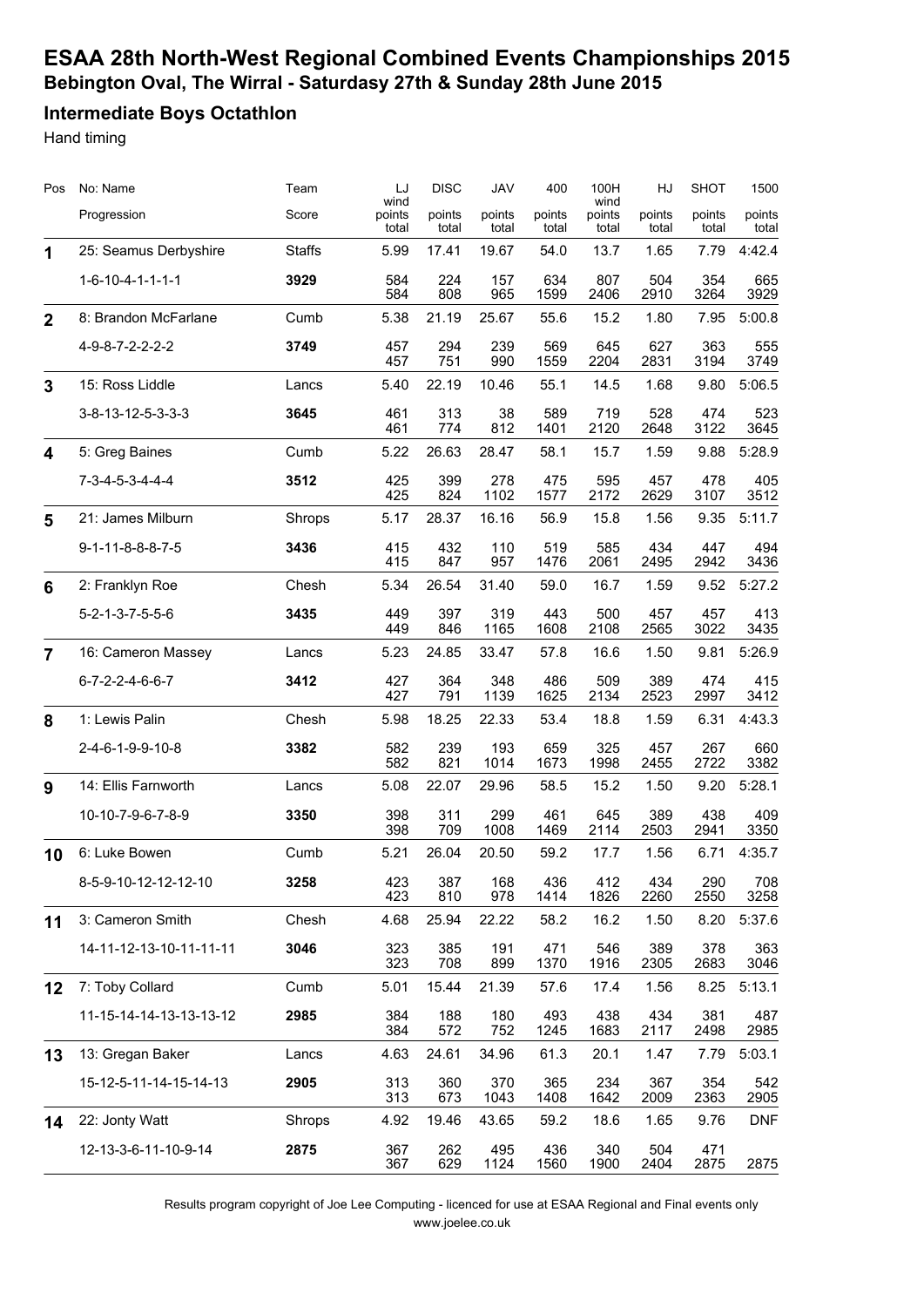### **Intermediate Boys Octathlon**

Hand timing

| Pos | No: Name<br>Progression | Team<br>Score | LJ<br>wind<br>points | DISC<br>points | JAV<br>points | 400<br>points | 100H<br>wind<br>points | HJ<br>points | SHOT<br>points | 1500<br>points |
|-----|-------------------------|---------------|----------------------|----------------|---------------|---------------|------------------------|--------------|----------------|----------------|
|     |                         |               | total                | total          | total         | total         | total                  | total        | total          | total          |
| 15  | 26: Nicholas Greenhalgh | <b>Staffs</b> | 4.90                 | 18.21          | 12.52         | 56.4          | 17.6                   | .50          | 6.86           | 5:09.4         |
|     | 13-14-15-15-15-14-15-15 | 2820          | 363<br>363           | 239<br>602     | 64<br>666     | 538<br>1204   | 421<br>1625            | 389<br>2014  | 299<br>2313    | 507<br>2820    |

### **Intermediate Boys Octathlon Team Result**

| 1: | 10519 pts | Cumb  |
|----|-----------|-------|
| 2: | 10407 pts | Lancs |
| 3: | 9863 pts  | Chesh |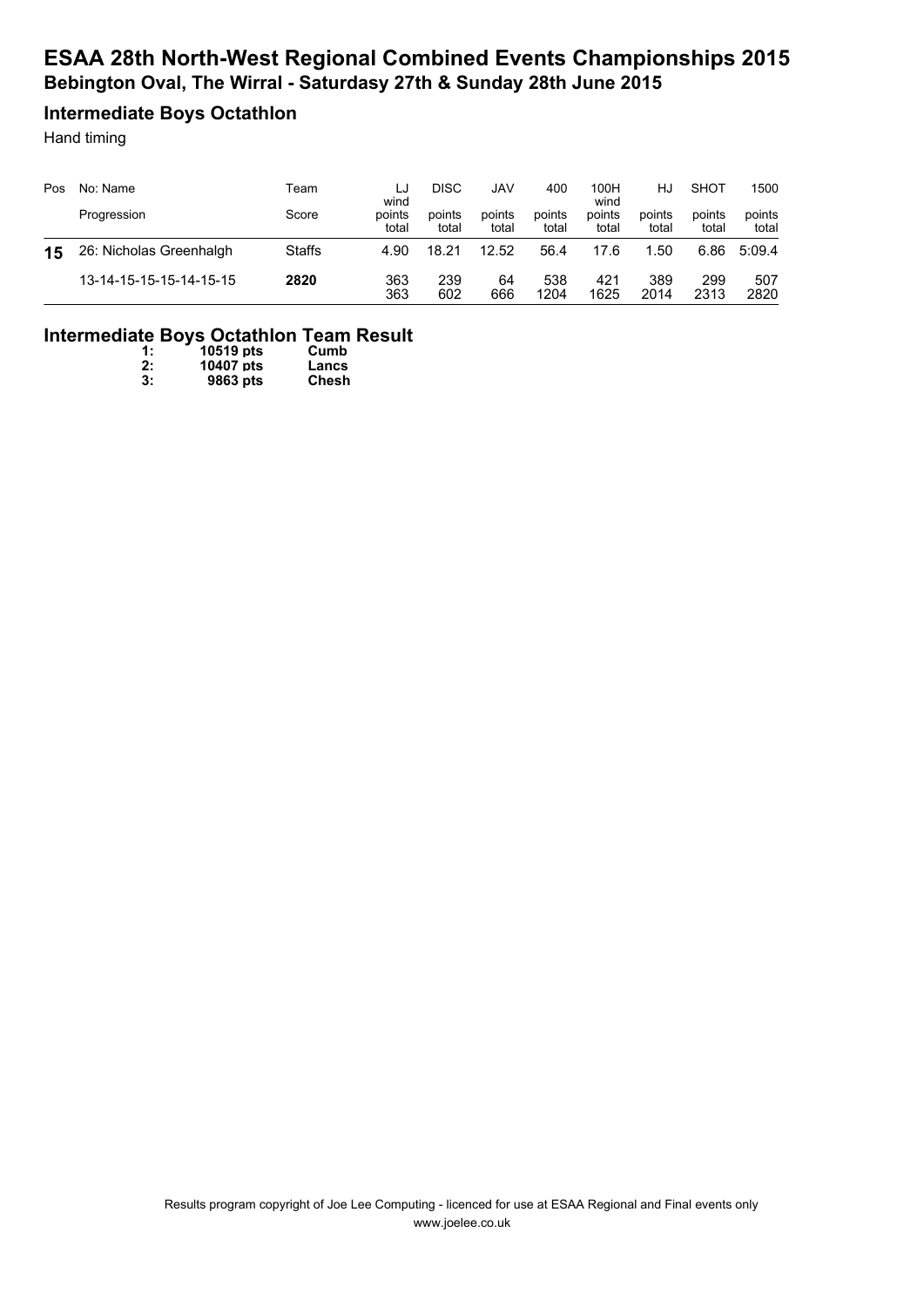# **Senior Boys Decathlon**

Hand timing

| Pos          | No: Name                            | Team  | 100<br>wind     | LJ<br>wind      | <b>SHOT</b>     | HJ              | 400             | 110H<br>wind    | <b>DISC</b>     | <b>PV</b>       | <b>JAV</b>      | 1500            |
|--------------|-------------------------------------|-------|-----------------|-----------------|-----------------|-----------------|-----------------|-----------------|-----------------|-----------------|-----------------|-----------------|
|              | Progression                         | Score | points<br>total | points<br>total | points<br>total | points<br>total | points<br>total | points<br>total | points<br>total | points<br>total | points<br>total | points<br>total |
| 1            | 2: Harry Lord                       | Chesh | 11.7            | 6.62            | 12.90           | 1.83            | 53.1            |                 | 16.7 36.06      |                 | 3.50 50.25      | 4:57.9          |
|              | $3 - 3 - 2 - 1 - 1 - 2 - 1 - 1 - 1$ | 6235  | 663<br>663      | 725<br>1388     | 661<br>2049     | 653<br>2702     | 671<br>3373     | 631<br>4004     | 585<br>4589     | 482<br>5071     | 592<br>5663     | 572<br>6235     |
| $\mathbf{2}$ | 3: James McMahon                    | Chesh | 11.2            | 6.54            | 11.72           | 1.71            | 53.8            | 15.6            | 33.00           | 3.10            | 42.60           | 5:14.7          |
|              | $1 - 1 - 1 - 2 - 2 - 1 - 2 - 2 - 2$ | 5869  | 765<br>765      | 707<br>1472     | 589<br>2061     | 552<br>2613     | 642<br>3255     | 751<br>4006     | 524<br>4530     | 381<br>4911     | 480<br>5391     | 478<br>5869     |
| 3            | 13: Luke Farnworth                  | Lancs | 11.3            | 6.36            | 10.73           | 1.71            | 52.4            | 16.9            | 24.84           | 3.20            | 36.12           | 4:40.7          |
|              | $2 - 2 - 3 - 3 - 3 - 3 - 3 - 3$     | 5635  | 744<br>744      | 666<br>1410     | 530<br>1940     | 552<br>2492     | 701<br>3193     | 610<br>3803     | 364<br>4167     | 406<br>4573     | 386<br>4959     | 676<br>5635     |
| 4            | 1: Louis Greenwood                  | Chesh | 12.6            |                 | 5.52 11.33      | NJ.             | 59.8            |                 | 19.4 29.02      | 2.50            | 49.05           | 5:49.3          |
|              | 5-5-4-5-5-4-4-4-4-4                 | 3910  | 495<br>495      | 485<br>980      | 566<br>1546     | 1546            | 415<br>1961     | 378<br>2339     | 445<br>2784     | 242<br>3026     | 575<br>3601     | 309<br>3910     |
| 5            | 5: Dan Forrester                    | Cumb  | 12.2            | 5.32            | 7.22            | 1.56            | 58.1            | 25.8            | 20.08           | 2.50            | 31.69           | 5:06.3          |
|              | 4-4-5-4-4-5-5-5-5-5                 | 3636  | 567<br>567      | 445<br>1012     | 320<br>1332     | 434<br>1766     | 475<br>2241     | 32<br>2273      | 274<br>2547     | 242<br>2789     | 323<br>3112     | 524<br>3636     |

#### **Senior Boys Decathlon Team Result 1: 16014 pts Chesh**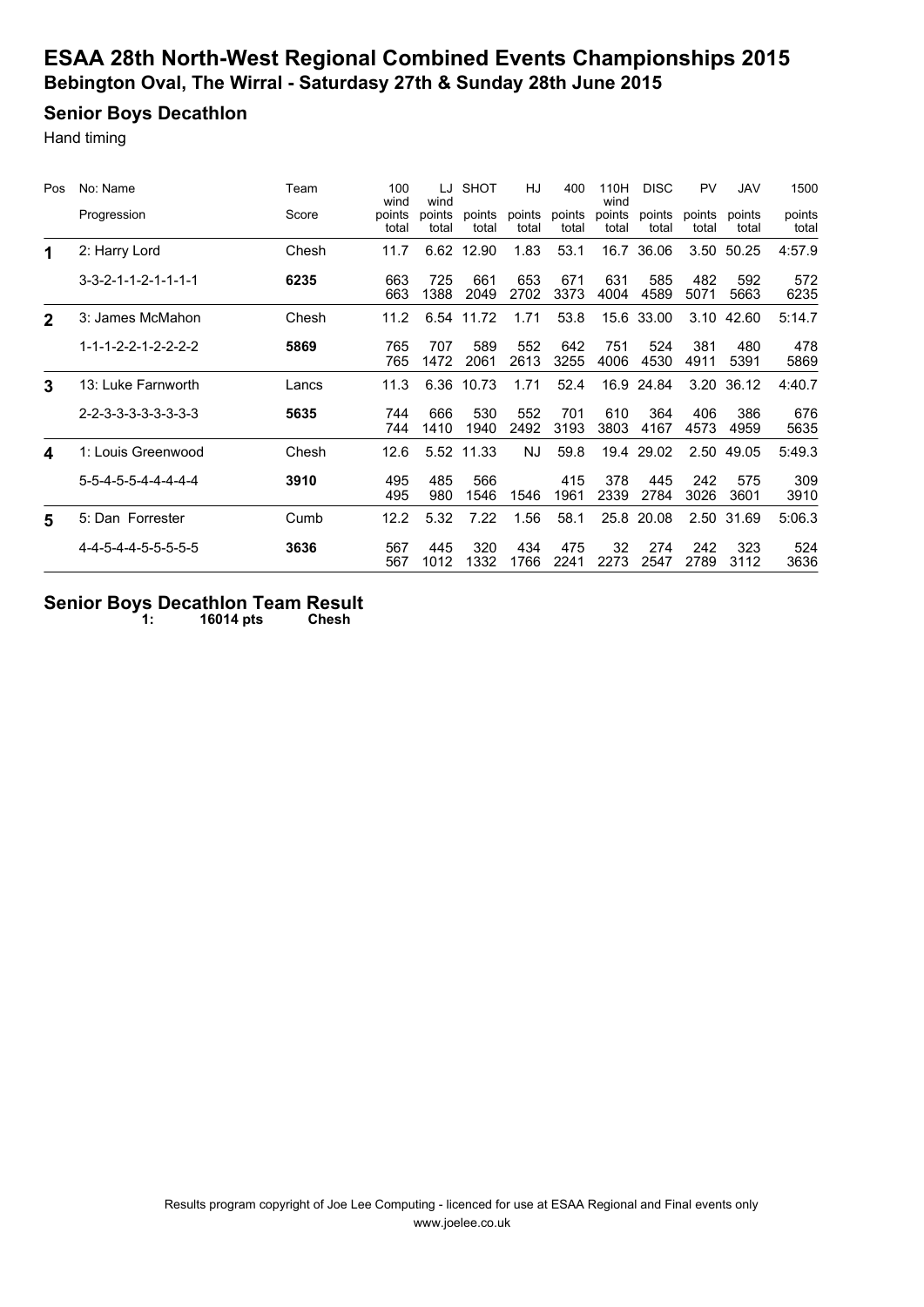### **Junior Girls Pentathlon**

Hand timing

| Pos          | No: Name              | Team          | 75H<br>wind     | <b>SHOT</b>     | HJ              | LJ<br>wind      | 800             |
|--------------|-----------------------|---------------|-----------------|-----------------|-----------------|-----------------|-----------------|
|              | Progression           | Score         | points<br>total | points<br>total | points<br>total | points<br>total | points<br>total |
| 1            | 2: Ellie Jackson      | Chesh         | 11.4            | 8.82            | 1.47            | 5.25            | 2:31.8          |
|              | $2 - 2 - 2 - 1 - 1$   | 3085          | 747<br>747      | 452<br>1199     | 588<br>1787     | 628<br>2415     | 670<br>3085     |
| $\mathbf{2}$ | 27: Amy Pye           | <b>Staffs</b> | 11.3            | 8.70            | 1.50            | 4.93            | 2:28.9          |
|              | $1 - 1 - 1 - 2 - 2$   | 3073          | 760<br>760      | 445<br>1205     | 621<br>1826     | 540<br>2366     | 707<br>3073     |
| 3            | 8: Beau Studholme     | Cumb          | 12.9            | 8.74            | 1.62            | 4.26            | 2:27.8          |
|              | 14-10-3-3-3           | 2874          | 578<br>578      | 447<br>1025     | 759<br>1784     | 369<br>2153     | 721<br>2874     |
| 4            | 14: Jasmine Jolly     | Lancs         | 12.2            | 8.00            | 1.35            | 4.86            | 2:21.0          |
|              | $4 - 7 - 11 - 7 - 4$  | 2843          | 652<br>652      | 399<br>1051     | 460<br>1511     | 522<br>2033     | 810<br>2843     |
| 5            | 11: Tess McHugh       | GtrMan        | 12.3            | 8.49            | 1.38            | 4.56            | 2:22.5          |
|              | $7 - 6 - 8 - 9 - 5$   | 2796          | 641<br>641      | 431<br>1072     | 491<br>1563     | 443<br>2006     | 790<br>2796     |
| 6            | 12: Lois McTiffin     | GtrMan        | 12.4            | 9.45            | 1.47            | 4.39            | 2:38.3          |
|              | $11-3-4-4-6$          | 2706          | 630<br>630      | 494<br>1124     | 588<br>1712     | 401<br>2113     | 593<br>2706     |
| 7            | 5: Megan Busby        | Cumb          | 12.7            | 8.16            | 1.38            | 5.10            | 2:40.1          |
|              | 13-12-13-5-7          | 2659          | 599<br>599      | 410<br>1009     | 491<br>1500     | 587<br>2087     | 572<br>2659     |
| 8            | 17: Abigail Darby     | Mersey        | 12.0            | 6.82            | 1.50            | 4.10            | 2:29.2          |
|              | $3 - 13 - 6 - 11 - 8$ | 2654          | 675<br>675      | 324<br>999      | 621<br>1620     | 331<br>1951     | 703<br>2654     |
| 9            | 7: Rebecca Keen       | Cumb          | 13.4            | 7.18            | 1.47            | 4.65            | 2:27.9          |
|              | 20-20-16-12-9         | 2650          | 530<br>530      | 347<br>877      | 588<br>1465     | 466<br>1931     | 719<br>2650     |
| 10           | 16: Katie Shingler    | Lancs         | 12.3            | 6.82            | 1.47            | 4.64            | 2:35.3          |
|              | 8-15-9-8-10           | 2645          | 641<br>641      | 324<br>965      | 588<br>1553     | 464<br>2017     | 628<br>2645     |
| 11           | 4: Maisie Tipping     | Chesh         | 12.2            | 8.34            | 1.41            | 4.33            | 2:37.3          |
|              | $6 - 5 - 7 - 10 - 11$ | 2586          | 652<br>652      | 421<br>1073     | 523<br>1596     | 386<br>1982     | 604<br>2586     |
| 12           | 18: Emma Rowlands     | Mersey        | 12.9            | 8.91            | 1.47            | 4.43            | 2:46.5          |
|              | 15-8-5-6-12           | 2536          | 578<br>578      | 458<br>1036     | 588<br>1624     | 411<br>2035     | 501<br>2536     |
| 13           | 3: Mia Lowndes        | Chesh         | 12.2            | 7.50            | 1.38            | 4.41            | 2:36.2          |
|              | 5-11-12-14-13         | 2533          | 652<br>652      | 367<br>1019     | 491<br>1510     | 406<br>1916     | 617<br>2533     |
| 14           | 10: Laura Hickey      | GtrMan        | 12.3            | 7.03            | 1.38            | 4.61            | 2:43.4          |
|              | 9-14-15-13-14         | 2459          | 641<br>641      | 337<br>978      | 491<br>1469     | 456<br>1925     | 534<br>2459     |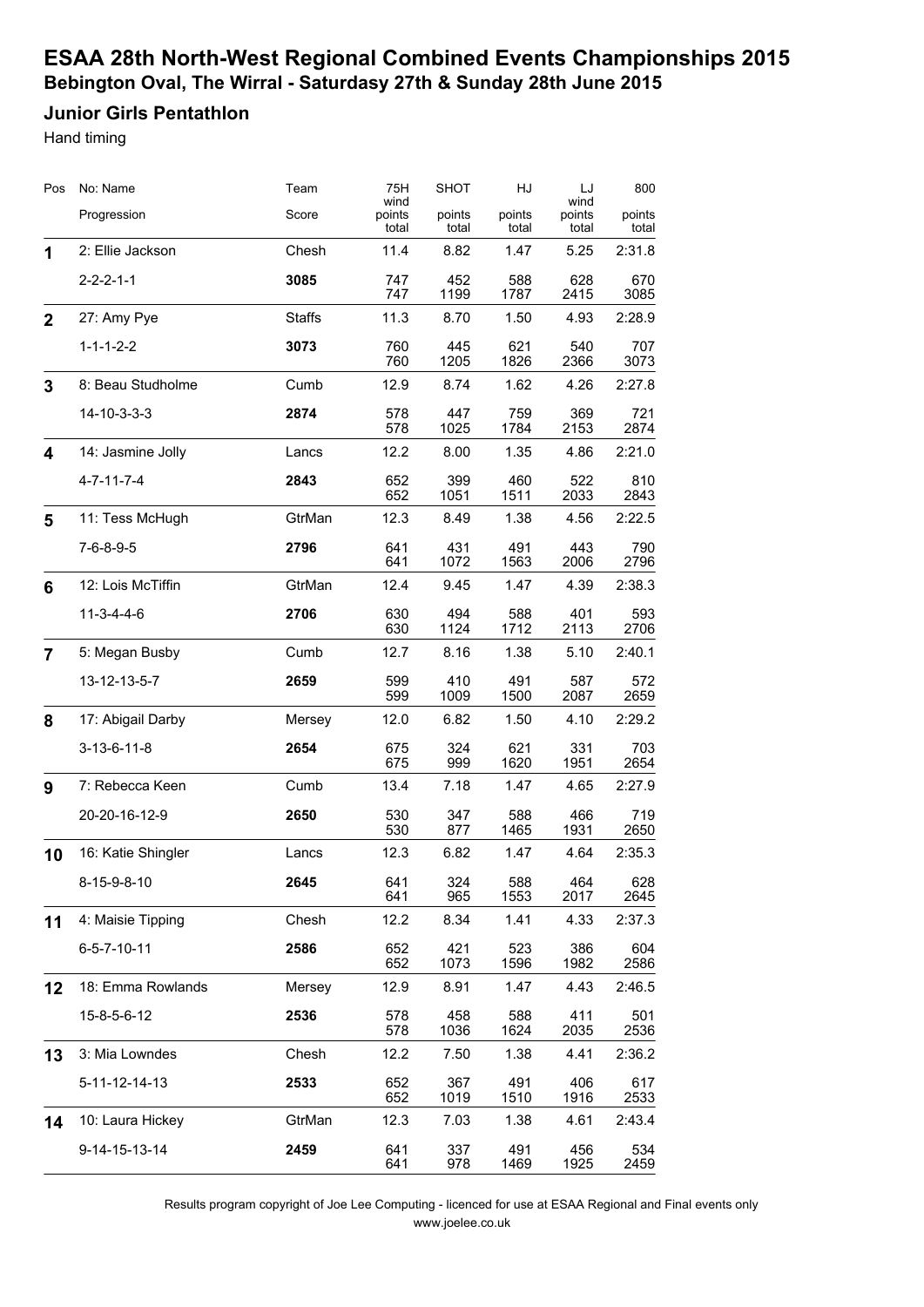### **Junior Girls Pentathlon**

Hand timing

| Pos | No: Name             | Team          | 75H<br>wind     | <b>SHOT</b>     | HJ              | LJ<br>wind      | 800             |
|-----|----------------------|---------------|-----------------|-----------------|-----------------|-----------------|-----------------|
|     | Progression          | Score         | points<br>total | points<br>total | points<br>total | points<br>total | points<br>total |
| 15  | 25: Loxie Abbott     | <b>Staffs</b> | 13.0            | 7.51            | 1.47            | 4.14            | 2:45.5          |
|     | 16-17-10-16-15       | 2375          | 568<br>568      | 368<br>936      | 588<br>1524     | 340<br>1864     | 511<br>2375     |
| 16  | 15: Olivia Powell    | Lancs         | 12.5            | 6.91            | 1.41            | 4.51            | 2:55.2          |
|     | 12-16-14-15-16       | 2314          | 620<br>620      | 329<br>949      | 523<br>1472     | 431<br>1903     | 411<br>2314     |
| 17  | 1: Hannah Hateley    | Chesh         | 13.2            | 7.13            | 1.41            | 4.50            | 2:50.0          |
|     | 19-18-18-17-17       | 2307          | 549<br>549      | 343<br>892      | 523<br>1415     | 428<br>1843     | 464<br>2307     |
| 18  | 21: Sadie Craig      | Shrops        | 13.6            | 5.70            | 1.44            | 4.79            | 2:48.4          |
|     | 22-22-20-18-18       | 2301          | 511<br>511      | 252<br>763      | 555<br>1318     | 503<br>1821     | 480<br>2301     |
| 19  | 13: Evie Barclay     | Lancs         | 13.5            | 9.65            | 1.14            | 3.86            | 2:53.0          |
|     | 21-9-21-20-19        | 1994          | 521<br>521      | 507<br>1028     | 257<br>1285     | 276<br>1561     | 433<br>1994     |
| 20  | 26: Maisie Miles     | <b>Staffs</b> | 13.0            | 6.74            | 1.29            | 3.83            | 2:54.7          |
|     | 17-19-22-21-20       | 1971          | 568<br>568      | 318<br>886      | 399<br>1285     | 270<br>1555     | 416<br>1971     |
| 21  | 22: Ellie Shotton    | Shrops        | 13.1            | 6.74            | 1.41            | 3.52            | 3:02.1          |
|     | 18-21-19-19-21       | 1949          | 558<br>558      | 318<br>876      | 523<br>1399     | 204<br>1603     | 346<br>1949     |
| 22  | 9: Holly Benson      | GtrMan        | 12.3            | 8.65            | 1.26            | <b>NJ</b>       | <b>DNF</b>      |
|     | 10-4-17-22-22        | 1451          | 641<br>641      | 441<br>1082     | 369<br>1451     | 1451            | 1451            |
|     | 6: Stephanie Driscol | Cumb          | 15.9            | 8.10            | <b>DNS</b>      |                 |                 |
|     | 23-23------          | $\pmb{0}$     | 334<br>334      | 406<br>740      | 740             | 740             | 740             |

#### **Junior Girls Pentathlon Team Result**

| $\ddagger$ : | 8204 pts | Chesh         |
|--------------|----------|---------------|
| 2:           | 8183 pts | Cumb          |
| 3:           | 7961 pts | GtrMan        |
| 4:           | 7802 pts | Lancs         |
| 5:           | 7419 pts | <b>Staffs</b> |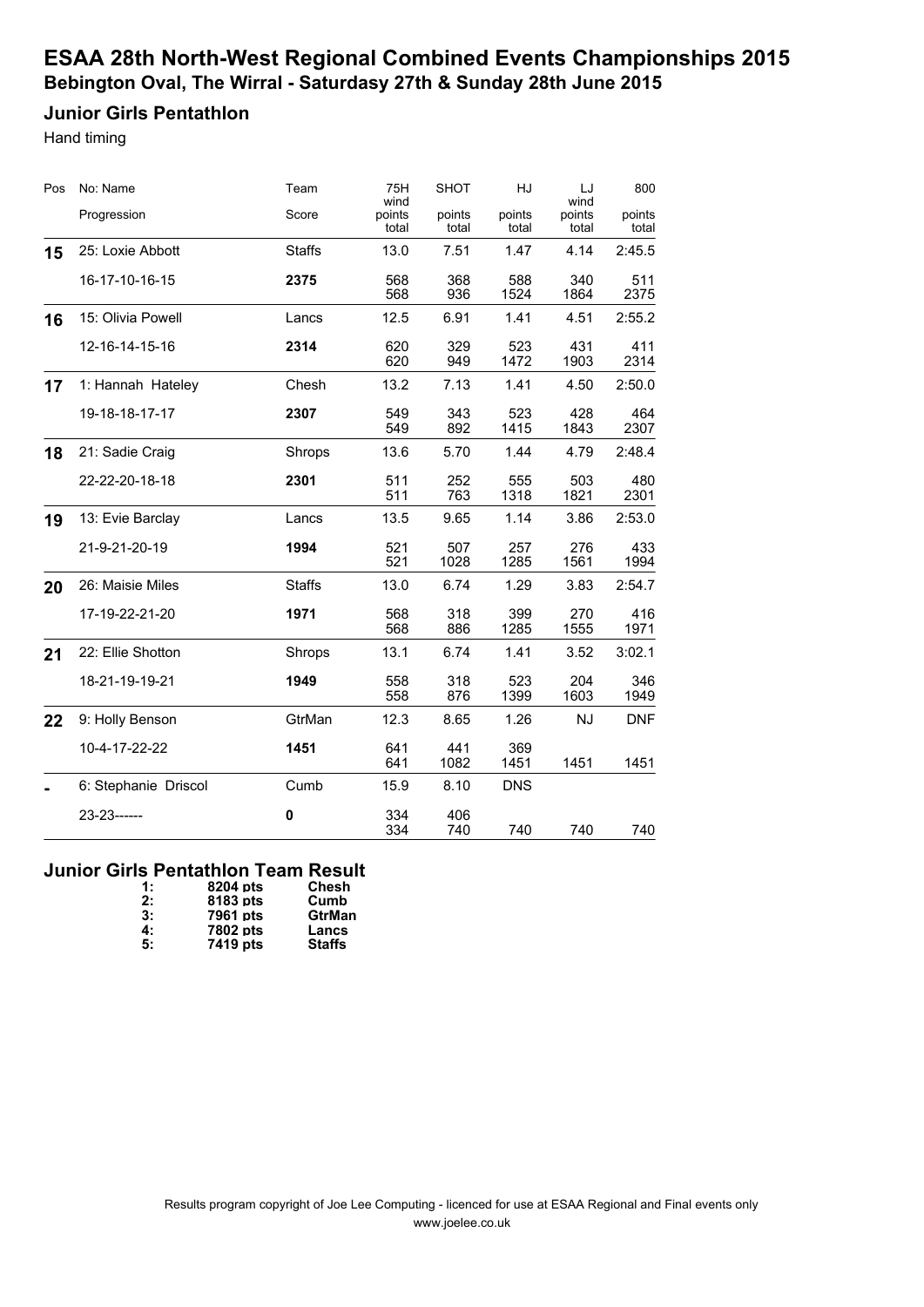### **Intermediate Girls Heptathlon**

Hand timing

| Pos            | No: Name                | Team   | 80H<br>wind     | HJ              | <b>SHOT</b>     | 200<br>wind     | LJ<br>wind      | <b>JAV</b>      | 800             |
|----------------|-------------------------|--------|-----------------|-----------------|-----------------|-----------------|-----------------|-----------------|-----------------|
|                | Progression             | Score  | points<br>total | points<br>total | points<br>total | points<br>total | points<br>total | points<br>total | points<br>total |
| 1              | 9: Grace Bower          | GtrMan | 11.9            | 1.56            | 10.75           | 27.1            | 5.23            | 30.27           | 2:25.6          |
|                | $2 - 3 - 3 - 2 - 2 - 1$ | 4619   | 813<br>813      | 689<br>1502     | 579<br>2081     | 684<br>2765     | 623<br>3388     | 482<br>3870     | 749<br>4619     |
| $\overline{2}$ | 10: Megan McHugh        | GtrMan | 11.9            | 1.62            | 11.11           | 26.8            | 4.82            | 30.70           | 2:29.3          |
|                | $1 - 1 - 1 - 1 - 1 - 2$ | 4585   | 813<br>813      | 759<br>1572     | 602<br>2174     | 708<br>2882     | 511<br>3393     | 490<br>3883     | 702<br>4585     |
| $\mathbf{3}$   | 7: Ella Telford         | Cumb   | 12.4            | 1.62            | 11.05           | 27.6            | 4.95            | 33.46           | 2:35.4          |
|                | $5 - 2 - 2 - 3 - 3 - 3$ | 4462   | 747<br>747      | 759<br>1506     | 598<br>2104     | 643<br>2747     | 546<br>3293     | 542<br>3835     | 627<br>4462     |
| 4              | 13: Annie Bradshaw      | Lancs  | 13.5            | 1.53            | 8.73            | 27.1            | 4.51            | 19.82           | 2:18.8          |
|                | 11-7-5-5-9-8-4          | 3963   | 620<br>620      | 655<br>1275     | 447<br>1722     | 684<br>2406     | 431<br>2837     | 286<br>3123     | 840<br>3963     |
| 5              | 21: Beth Loveday        | Shrops | 12.1            | 1.44            | 7.50            | 27.0            | 4.74            | 29.87           | 2:41.0          |
|                | $3-5-6-6-6-4-5$         | 3925   | 786<br>786      | 555<br>1341     | 367<br>1708     | 692<br>2400     | 490<br>2890     | 474<br>3364     | 561<br>3925     |
| 6              | 2: Liberty Hughes       | Chesh  | 12.6            | 1.44            | 7.48            | 26.3            | 4.99            | 16.17           | 2:34.2          |
|                | 7-6-8-7-5-6-6           | 3810   | 722<br>722      | 555<br>1277     | 366<br>1643     | 751<br>2394     | 557<br>2951     | 218<br>3169     | 641<br>3810     |
| $\overline{7}$ | 16: Jessica Swannack    | Lancs  | 12.2            | 1.38            | 8.17            | 27.0            | 4.76            | 19.32           | 2:40.1          |
|                | 4-8-7-9-8-7-7           | 3709   | 773<br>773      | 491<br>1264     | 410<br>1674     | 692<br>2366     | 495<br>2861     | 276<br>3137     | 572<br>3709     |
| 8              | 12: Regan Walker        | GtrMan | 12.8            | 1.29            | 9.25            | 25.6            | 5.19            | <b>NT</b>       | 2:34.2          |
|                | 9-12-10-8-4-9-8         | 3641   | 698<br>698      | 399<br>1097     | 480<br>1577     | 811<br>2388     | 612<br>3000     | 3000            | 641<br>3641     |
| 9              | 14: Emilia Heslop       | Lancs  | 12.4            | 1.53            | 9.37            | 28.2            | 4.36            | 20.16           | 2:50.6          |
|                | $6-4-4-4-7-5-9$         | 3629   | 747<br>747      | 655<br>1402     | 488<br>1890     | 597<br>2487     | 393<br>2880     | 292<br>3172     | 457<br>3629     |
| 10             | 11: Molly Stazicker     | GtrMan | 12.6            | 1.29            | 8.58            | 28.4            | 4.62            | 17.66           | 2:34.1          |
|                | 8-11-11-10-11-10-10     | 3486   | 722<br>722      | 399<br>1121     | 437<br>1558     | 581<br>2139     | 459<br>2598     | 246<br>2844     | 642<br>3486     |
| 11             | 1: Sophie Decker        | Chesh  | 13.3            | 1.44            | 7.32            | 28.6            | 4.80            | 15.22           | 2:37.9          |
|                | 10-10-12-12-10-12-11    | 3422   | 641<br>641      | 555<br>1196     | 356<br>1552     | 566<br>2118     | 506<br>2624     | 201<br>2825     | 597<br>3422     |
| 12             | 15: Georgina Newcombe   | Lancs  | 13.6            | 1.47            | 8.02            | 29.2            | 4.36            | 21.92           | 2:39.6          |
|                | 13-9-9-11-12-11-12      | 3415   | 609<br>609      | 588<br>1197     | 401<br>1598     | 522<br>2120     | 393<br>2513     | 325<br>2838     | 577<br>3415     |
| 13             | 8: Amy Wood             | Cumb   | 14.3            | 1.35            | 6.60            | 28.3            | 4.29            | 21.31           | 2:41.1          |
|                | 15-15-17-16-15-14-13    | 3146   | 539<br>539      | 460<br>999      | 309<br>1308     | 589<br>1897     | 376<br>2273     | 313<br>2586     | 560<br>3146     |
| 14             | 19: Ella Johnson        | Mersey | 13.9            | 1.26            | 9.93            | 29.4            | 4.15            | 23.76           | 2:57.5          |
|                | 14-17-14-14-14-13-14    | 3071   | 578<br>578      | 369<br>947      | 525<br>1472     | 508<br>1980     | 343<br>2323     | 359<br>2682     | 389<br>3071     |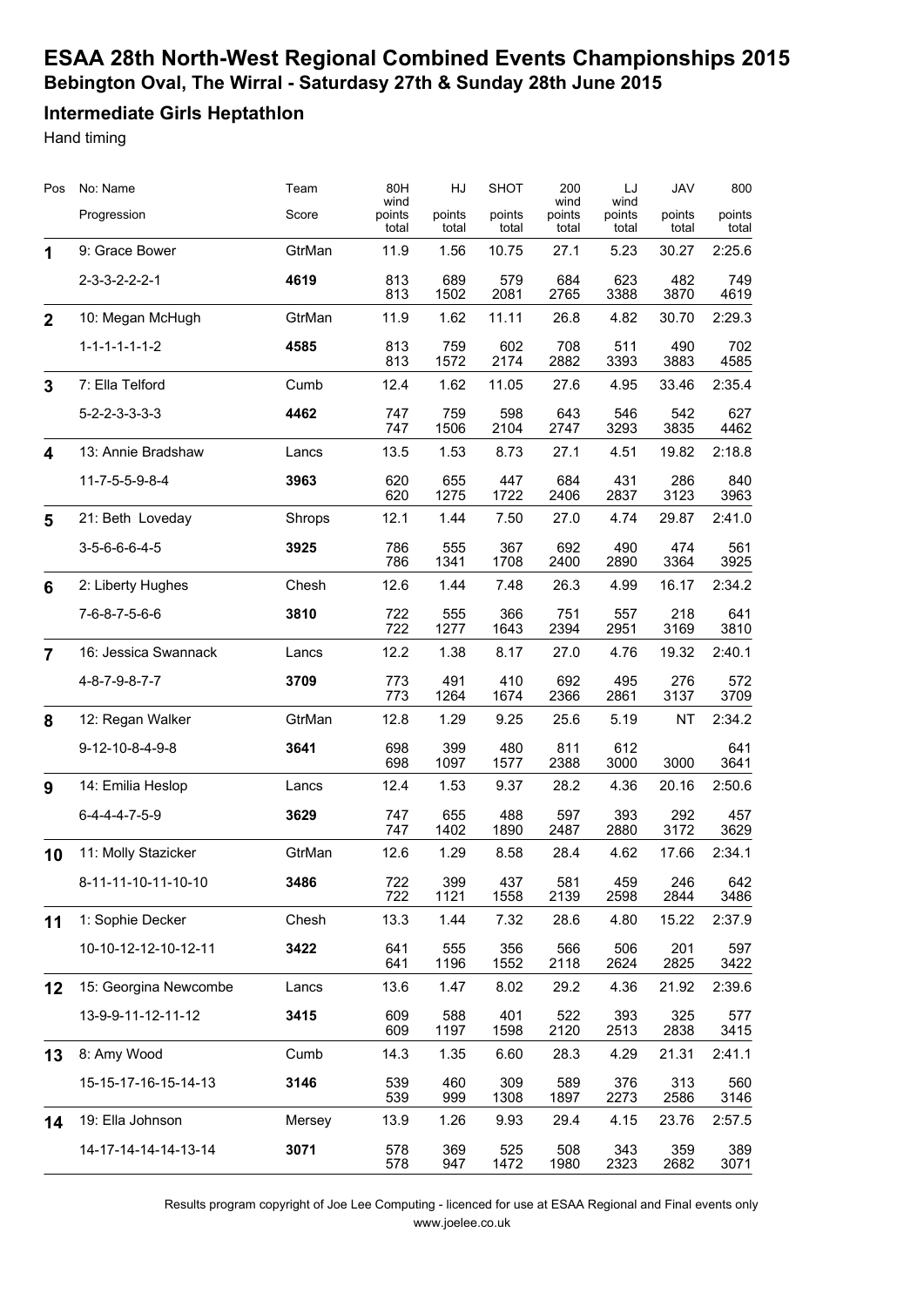### **Intermediate Girls Heptathlon**

Hand timing

| Pos | No: Name             | Team  | 80H<br>wind     | HJ              | <b>SHOT</b>     | 200<br>wind     | LJ<br>wind      | <b>JAV</b>      | 800             |
|-----|----------------------|-------|-----------------|-----------------|-----------------|-----------------|-----------------|-----------------|-----------------|
|     | Progression          | Score | points<br>total | points<br>total | points<br>total | points<br>total | points<br>total | points<br>total | points<br>total |
| 15  | 5: Georgia Cooper    | Cumb  | 14.6            | 1.35            | 8.43            | 29.5            | 4.19            | 16.99           | 2:40.2          |
|     | 16-16-15-15-16-16-15 | 3054  | 511<br>511      | 460<br>971      | 427<br>1398     | 500<br>1898     | 352<br>2250     | 233<br>2483     | 571<br>3054     |
| 16  | 3: Hannah Shaw       | Chesh | 13.5            | 1.35            | 6.48            | 29.5            | 4.01            | 12.41           | 2:47.1          |
|     | 12-13-16-17-17-17-16 | 2835  | 620<br>620      | 460<br>1080     | 302<br>1382     | 500<br>1882     | 310<br>2192     | 149<br>2341     | 494<br>2835     |
| 17  | 6: Ellena Hayhurst   | Cumb  | 16.0            | 1.53            | 8.35            | 28.9            | 4.04            | 14.12           | <b>DNF</b>      |
|     | 17-14-13-13-13-15-17 | 2518  | 399<br>399      | 655<br>1054     | 422<br>1476     | 544<br>2020     | 317<br>2337     | 181<br>2518     | 2518            |

#### **Intermediate Girls Heptathlon Team Result**

| $\ddagger$ : | 12845 pts | <b>GtrMan</b> |
|--------------|-----------|---------------|
| 2:           | 11301 pts | Lancs         |
| 3:           | 10662 pts | Cumb          |
| 4:           | 10067 pts | Chesh         |